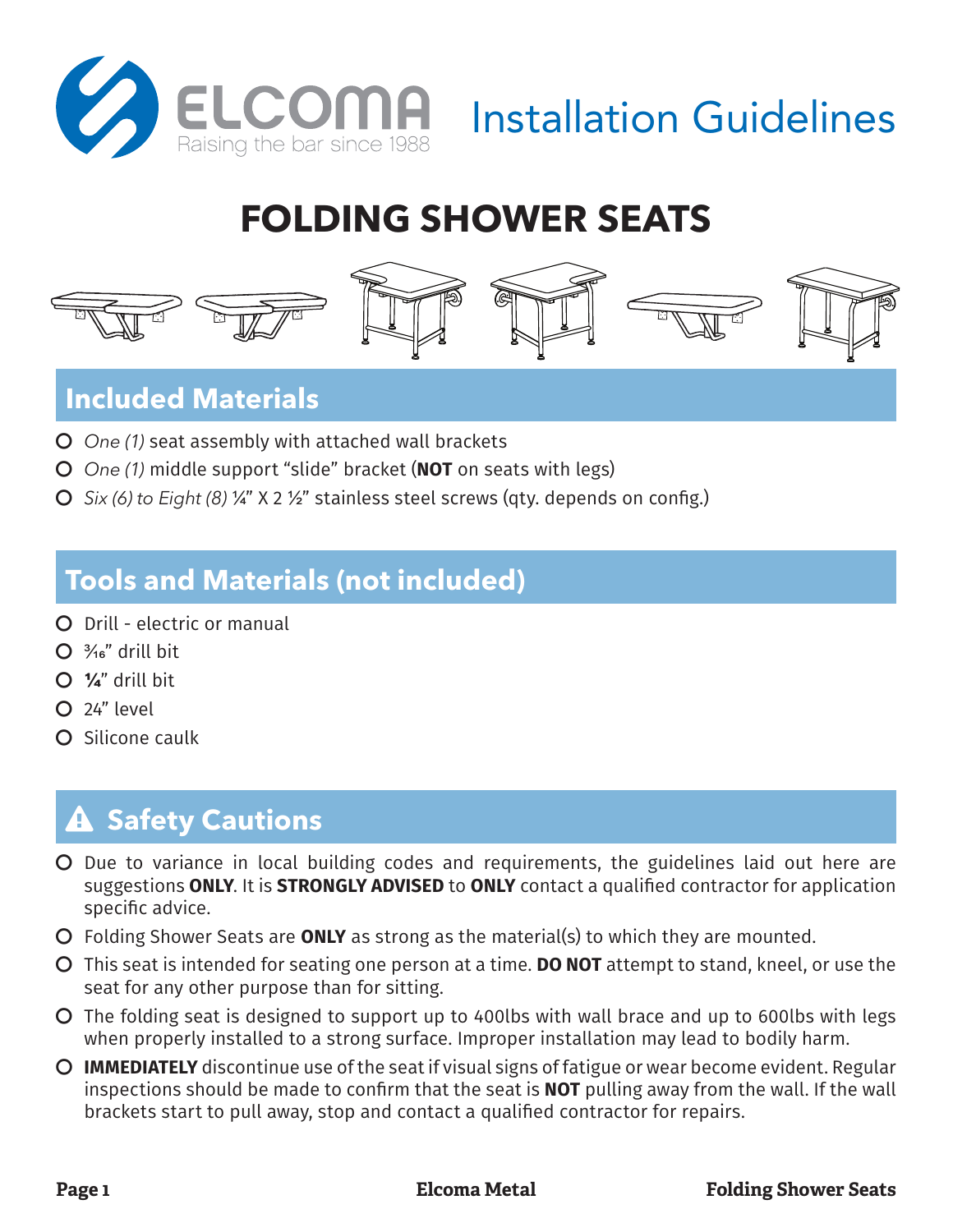### **Preparation**

Check local codes for proper placement of fold down shower seating to meet ADA and/or ANSI 117.1 Consumer Safety Requirements or other regulations you may be required to meet.

Before installing the Folding Shower Seat, you will need to prepare the area.

#### **ROUGH-IN INSTALLATION:**

Determine where the Folding Shower Seat will be mounted and install the bracing to the rough-in framing to support the seat through the shower wall. Provide no smaller than a 2" X 6" blocking in the wall for mounting. Measure from the sub-floor up 13  $\frac{1}{4}$ . Center the 2" X 6" at the 13  $\frac{1}{4}$ " mark.

Notch the wall studs to accommodate the header and attach with no less than *Six (6)* %<sup>2</sup>" X 3" stainless steel screws. (Fig. 1a).

Before finishing the wall and using the dimensions of your seat, ensure that the two upper mounting brackets and the top two screws of the guide bracket align with the 2" X 6" blocking, while the third bottom screw of the guide bracket will line up with the middle and wall stud (Fig. 1b).

If you are installing a seat with legs, no center support is required for setup and installation.

Finish the stud wall with tile, fiberglass, or other decor.

#### **EXISTING WALL INSTALLATION:**

Locate the stud behind the existing shower wall and determine where the Folding Shower Seat can be safely mounted. Both the upper mounting bracket and the guide bracket **must** be in contact with the studwall. Clean the portion of the shower wall where the seat will be installed.

### **Installation**

**NOTE:** When installing a leg-supported seat, the guide bracket is not required. The two upper mounting brackets are centered on the 2" X 6" blocking with the four legs siting firmly on the floor. All four legs are adjustable with locking feet. It is recommended to adjust the two front feet so that the seat tilts upwards 2° - 3° from the wall to the front edge. Once positioned, tighten the lock nut to prevent slipping. Wall Studs, Typically 16" on Center

#### **Step 1:**

Locate the desired seating position making sure that the top of the seat is between 17" - 19" from the finished floor. When measuring, the seat must be in the downward, seating position. With a 24" level, measure the side-to-side alignment to ensure the seat is level, and front-to-back is at a 2° - 3° incline.

#### **Step 2:**

Use a pencil to mark the locations for the three screw holes from each of the upper mounting brackets, and the three holes from the guide bracket (legless seats only). Be careful of its position: the bottom screw of the guide bracket needs to be centered on the middle wall stud with the top screws fastened to the  $2" X 6" block (Fig. 2).$